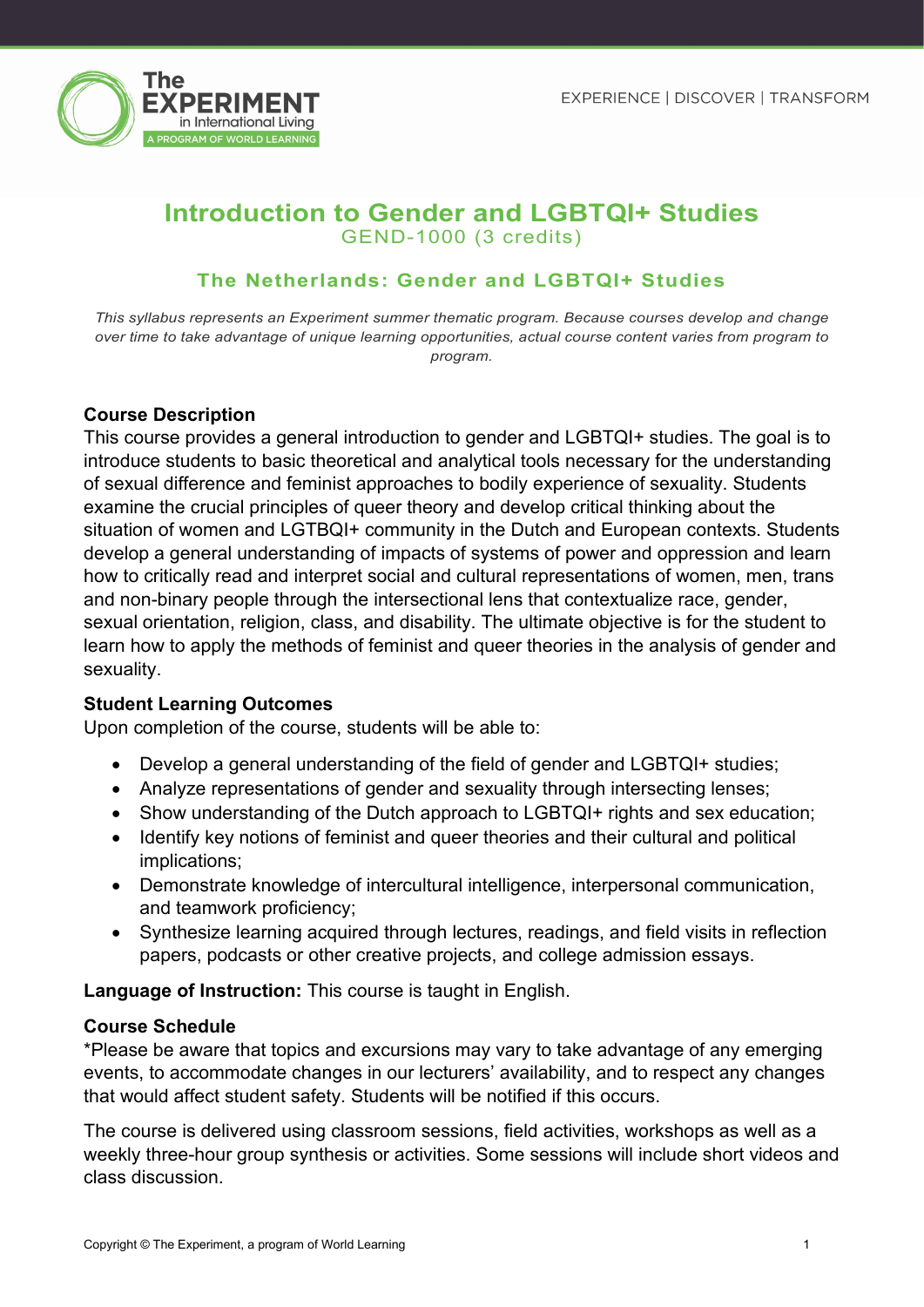# **Module 1: Introduction to the Field of Gender and Sexuality Studies**

This module provides a general overview of the history and development of the field of gender and sexuality studies. Students learn about the meanings of gender and sexuality, and cultural and political constructions of gender roles. The module also introduces a general overview of the Dutch approach to LGBTQI+ rights, sex education, and trans issues.

Sessions in this module may include:

- Gender and sexuality as identity: issues and Questions
- Same sex marriage and human rights
- Social and cultural constructions of gender roles
- Reproductive politics, sexuality, and gender: making modern families
- Field visit to IHLIA, and International Gay and Lesbian Archive and Information **Center**
- Discussion about sex work and the (legal) position of sex workers in the Netherlands during field visit to The Red Light District and the Prostitution Information Center

# *Readings:*

Saraswati, Ayul et al. (2020). *Introduction to Women's, Gender & Sexuality Studies: Interdisciplinary and Intersectional Approaches*. Oxford: Oxford University Press (second edition) (introduction) [henceforth *WGSS*]. Bell hooks, "Feminist Politics: Where We Stand" (*WGSS*, pp. 23-25).

C. J. Pascoe, "Making Masculinity: Adolescence, Identity, and High School" (WGSS, pp. 46-53).

# **Module 2: Introduction to Queer Theory**

In this module, students are introduced to the key concepts of queer theory in the context of the Netherlands, particularly the way the Dutch view themselves and their position as the gay capital of the world. The module includes discussions about intersectionality, trans issues, and the physical embodiment of gender that has shaped the medical and philosophical discourse about sexuality and gender in the past decades.

Sessions, activities, and class discussions in this module explore:

- Sexual democracy and everyday life in Amsterdam (as discussed in the work of Paul Mepschen)
- Key notions in queer discourse on intersexuality
- Trans and intersex identities in the Netherlands
- Discussion with representatives about sex education in the Netherlands at Rutgers International, the Dutch center of expertise on sexual and reproductive health (https://www.rutgers.international/)
- Field visit to the Tropical Museum with assignment on gender and race in Dutch colonial history

# *Required Readings:*

Mepschen, Paul. (2016). Sexual democracy, cultural alterity and the politics of everyday life in Amsterdam, Patterns of Prejudice, 50:2, 150-167, DOI:

10.1080/0031322X.2016.1164426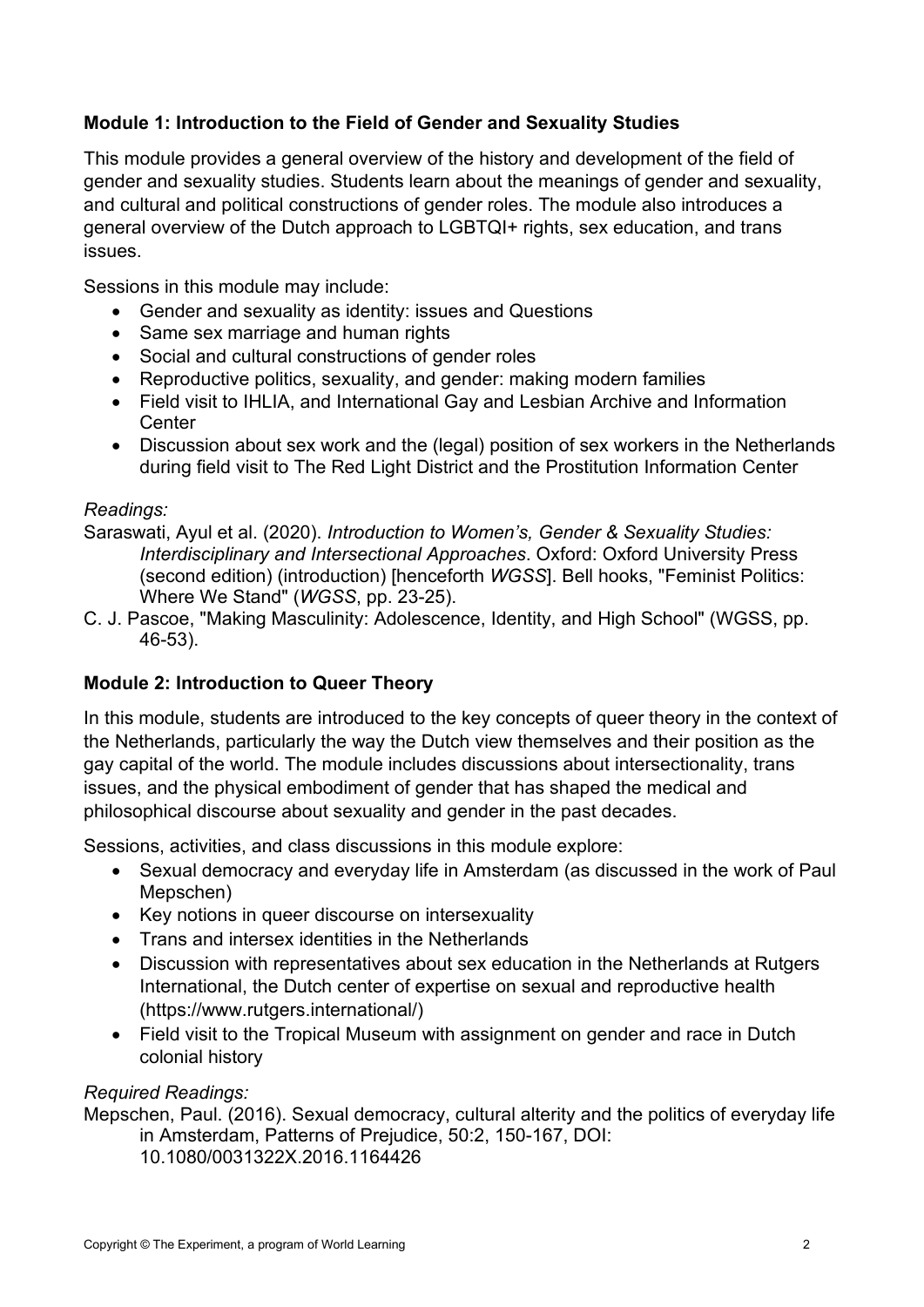Tina Vasquez, "It's Time to End the Long History of Feminism Failing Transgender Women" (*WGSS*, pp. 171-174).

# *Recommended Reading:*

European Commission Document. (2012). Trans and intersex people: Discrimination on the grounds of sex, gender identity and gender expression". European Union. [http://www.nondiscrimination.net/content/media/Trans%20and%20intersex%20peopl](http://www.nondiscrimination.net/content/media/Trans%20and%20intersex%20people.pdf) [e.pdf](http://www.nondiscrimination.net/content/media/Trans%20and%20intersex%20people.pdf)

# **Module 3: Gender, Sexuality, and the Intersection of Categories of Identification**

This module examines the layers of identity, such as gender, sexuality, race, ethnicity, place of origin, immigration status, age, ability, and religion. Students study the racially charged discourse in the Netherlands and across Europe regarding the interaction of LGBTQI+ identities and immigrant identities.

Sessions, activities, and class discussions in this module may include:

- Gender and sexuality in multi-racial and multi-ethnic families in the Netherlands
- Other genders/sexualities: femininity and masculinity among  $2<sup>nd</sup>$  generation migrants in the Netherlands
- Field visit to LGBTQI+ migrant/bi-cultural organization Respect2Love and discussion of LGBTQ+ rights of people of color
- Simone Zeefuik Queers the Museum: field assignment with activist and author of #decolonizethemusuem leads students on a tour of the Afterlives of Slavery exhibit at the Tropenmuseum (The Museum of the Tropics)

## *Required Readings:*

Ashley Currier and Thérèse Migraine-George, "Queer/African Identities: Questions, Limits, Challenges" (*WGSS*, pp. 77-80).

M. Soledad Caballero, "Before Intersectionality" (*WGSS*, p. 81).

Kimberly Williams Brown and Red Washburn, "Trans-forming Bodies and Bodies of Knowledge: A Case Study of Utopia, Intersectionality, Transdisciplinarity, and Collaborative Pedagogy" (*WGSS*, pp. 81-86).

# **Module 4: Cultural Constructions of Gender and Sexuality**

In this module students learn about the cultural and political representations that influence debates about gender and sexuality. The module stresses the importance of the contested territory that gave birth to the Gay Rights Movements and shows how gender and sexuality are culturally constructed sites at the very foundations of queer theory.

Sessions, activities, and class discussions in this module may include:

- Popular culture and media representation of gender and sexuality
- Dutch media and Muslims
- Group discussion with gay and lesbian Dutch Muslim youth
- Van Gogh and nude paintings (visit to the Van Gogh Museum: [https://www.vangoghmuseum.nl/en\)](https://www.vangoghmuseum.nl/en)
- Field visit to Bijlmerpark Theater, a cultural center working with and for communities in Amsterdam Zuidoost

*Required Readings:*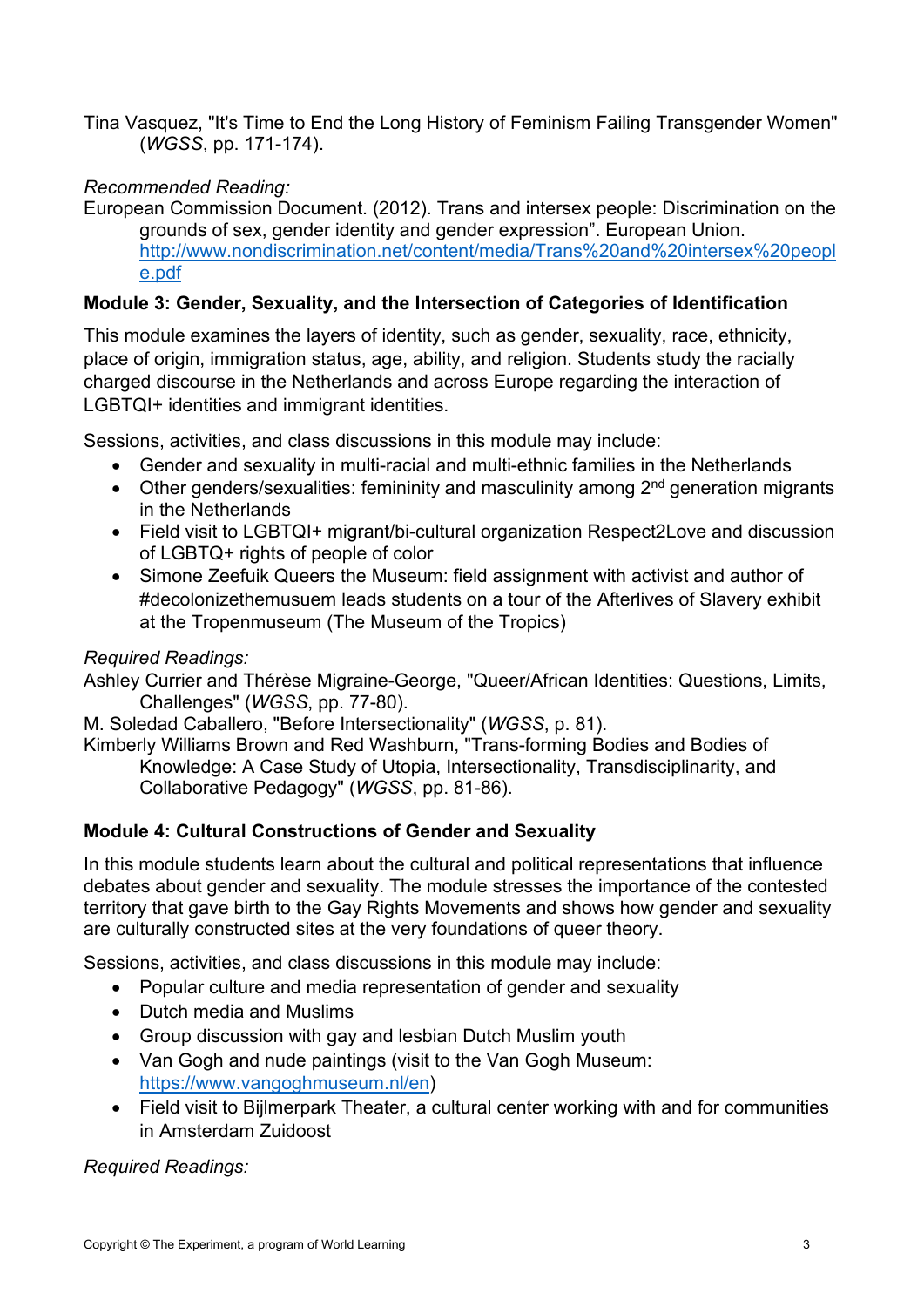- Sarah E. Fryett, "Laudable Laughter: Feminism and Female Comedians" (*WGSS* pp. 592- 595).
- Guerrilla Girls, "When Racism and Sexism Are No Longer Fashionable" (*WGSS* pp. 596). Vlasnik, Amber L."Campus-Based Women's and Gender Equity Centers: Enacting Feminist Theories, Creating Social Change" (*WGSS*, pp. 604-609).
- 

# **Assignments and Evaluation**

# Assignment Descriptions and Grading Criteria

# 1) Field Visit Reflection Papers (20%)

Following the excursions/field visits, students will be expected to prepare a 300-word small reflection paper focusing on their observations, activities, interactions and learning experience during the visit.

# 2) Reading Analysis (20%)

Students choose one assigned text from the list of their course readings from Modules 1, 2, 3 or 4, and engage with the main argument the text. The text analysis should integrate information collected through class lectures, activity sessions and field visits. The paper should be 300 words long.

# 3) Gender and LGBTQI+ Paper/Video/Podcast (40%)

For this assignment, students conduct a small fieldwork project on an aspect related to gender or LGBTQI+. Students can do observation or conduct informal interviews/conversations and synthesize the information in a 600-word paper/10-minute video, podcast or another creative project of their choice.

# 4) Weekly Synthesis Sessions (10%)

All Students are required to lead one weekly synthesis session along with a small group. Leading a synthesis session requires that the student prepare a summary of the week's activities and prepare questions for discussion.

# 5) Participation (10%)

This includes active involvement in lectures, readings, discussions and excursions using the following criteria:

- Attendance promptness to class and positive presence in class.
- Active Listening paying attention in class and during field excursions, asking appropriate questions, showing interest and enthusiasm (this includes body language), entertaining contradictory perspectives, taking notes.
- Involvement in Discussions either in small or large groups, sharing knowledge. This means challenging yourself to speak up if you usually don't, and also means allowing others to speak if you are a person who tends to dominate class discussions.
- Group Accountability positive participation in the group during field excursions and classes; not keeping others waiting.
- Displaying Respect culturally appropriate interaction with hosts, program staff, speakers and communities.

# Assessment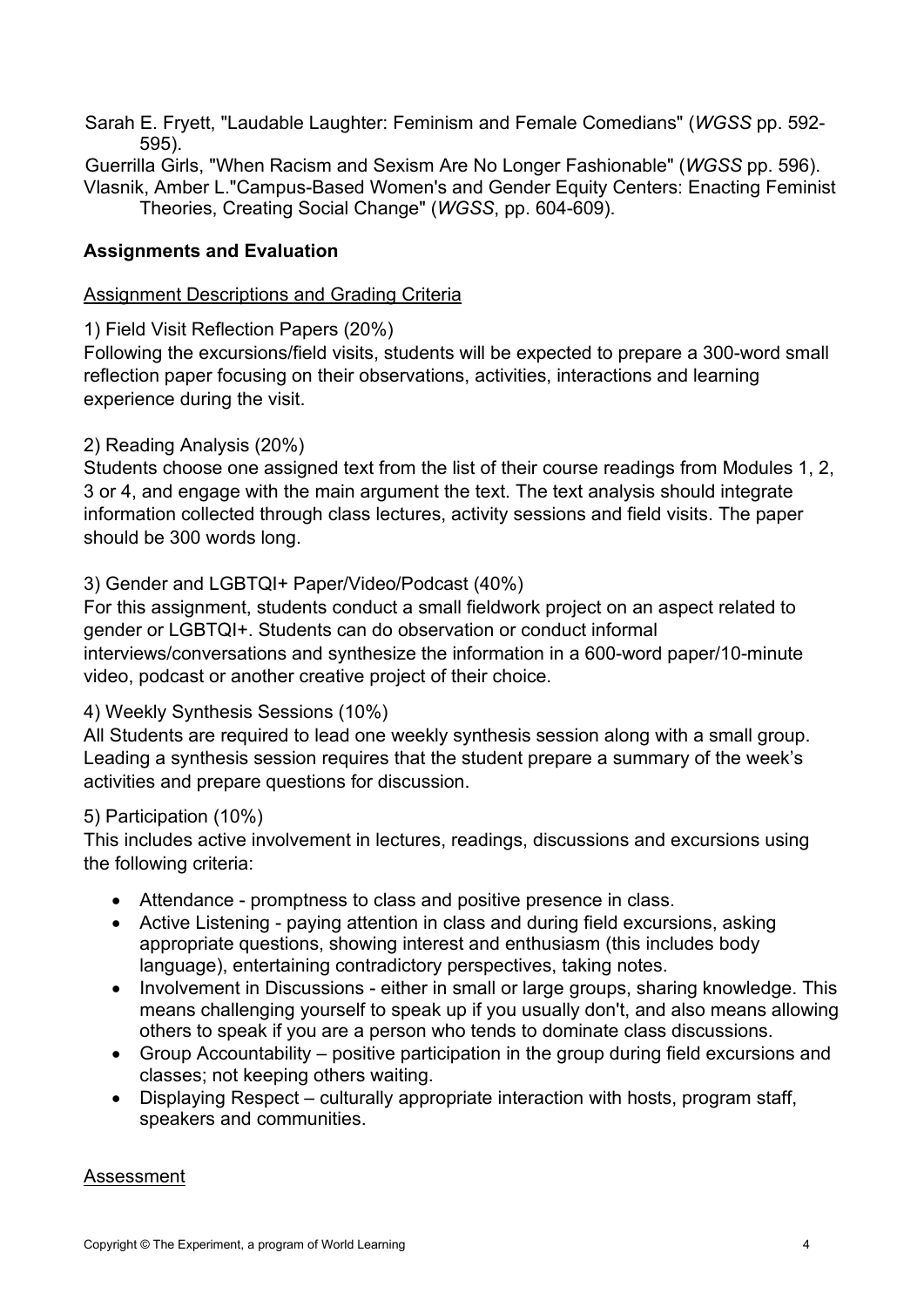Field Visit Reflection Papers – 20% Reading Analysis – 20% Gender and LGBTQI+ Paper/Video/Podcast – 40% Weekly Synthesis Sessions – 10% Participation – 10%

#### Attendance and Participation

Due to the nature of The Experiment programs, and the importance of student and instructor contributions in each and every class session, attendance at all classes and for all program excursions is required. Criteria for evaluation of student performance include attendance and participation in program activities. Students must fully participate in all program components and courses. Students may not voluntarily opt out of required program activities. Valid reasons for absence – such as illness – must be discussed with the program director or other designated staff person.

#### Late Assignments

The Experiment programs integrate traditional classroom lectures and discussion with fieldbased experiences, site visits and debriefs. It is critical that students complete assignments in a timely manner to continue to benefit from the sequences in assignments, reflections and experiences throughout the program.

Grading Scale 94-100% A 90-93% A-87-89% B+ 84-86% B 80-83% B-77-79% C+ 74-76% C 70-73% C-67-69% D+ 64-66% D below 64% F

### **Program Expectations**

- Show up prepared. Be on time, have your readings completed and points in mind for discussion or clarification. Complying with these elements raises the level of class discussion for everyone.
- Have assignments completed on schedule, printed, and done accordingly to the specified requirements. This will help ensure that your assignments are returned in a timely manner.
- Ask questions in class. Engage the lecturer. These are often very busy professionals who are doing us an honor by coming to speak.
- Comply with academic integrity policies (no plagiarism or cheating, nothing unethical).
- Respect differences of opinion (classmates', lecturers, local constituents engaged with on the visits). You are not expected to agree with everything you hear, but you